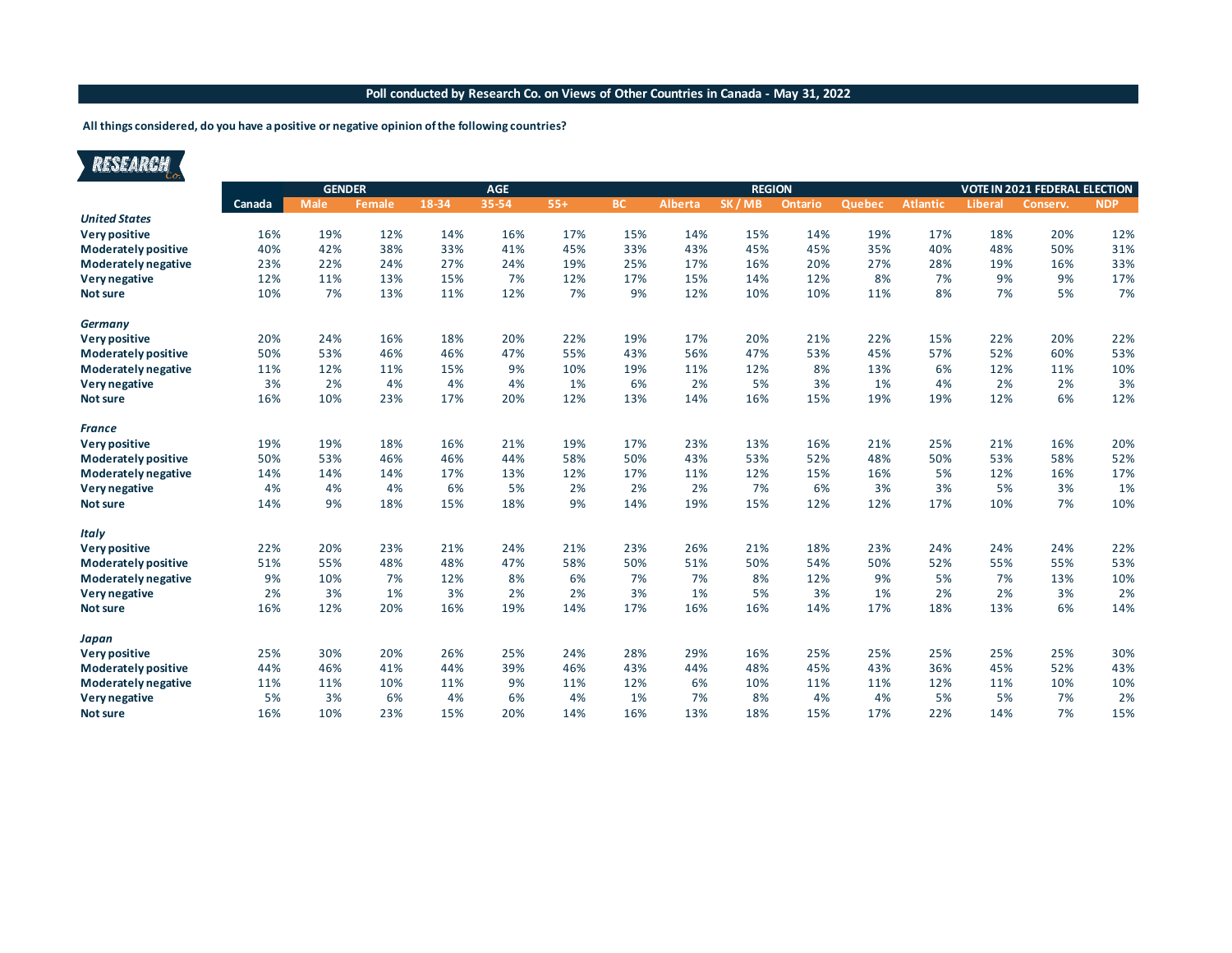### **Poll conducted by Research Co. on Views of Other Countries in Canada - May 31, 2022**

#### **All things considered, do you have a positive or negative opinion of the following countries?**

| ESEARCH |
|---------|
|         |
|         |

|                            | <b>GENDER</b> |             |               |       | <b>AGE</b> |       |           |                | <b>REGION</b> |         | <b>VOTE IN 2021 FEDERAL ELECTION</b> |                 |                |          |            |
|----------------------------|---------------|-------------|---------------|-------|------------|-------|-----------|----------------|---------------|---------|--------------------------------------|-----------------|----------------|----------|------------|
|                            | Canada        | <b>Male</b> | <b>Female</b> | 18-34 | 35-54      | $55+$ | <b>BC</b> | <b>Alberta</b> | SK/MB         | Ontario | Quebec                               | <b>Atlantic</b> | <b>Liberal</b> | Conserv. | <b>NDP</b> |
| <b>Russia</b>              |               |             |               |       |            |       |           |                |               |         |                                      |                 |                |          |            |
| Very positive              | 3%            | 4%          | 3%            | 4%    | 4%         | 2%    | 5%        | 4%             | 3%            | 4%      | 1%                                   | 3%              | 3%             | 1%       | 4%         |
| <b>Moderately positive</b> | 9%            | 10%         | 8%            | 13%   | 9%         | 4%    | 8%        | 7%             | 2%            | 12%     | 9%                                   | 8%              | 11%            | 9%       | 5%         |
| Moderately negative        | 14%           | 14%         | 15%           | 19%   | 16%        | 9%    | 14%       | 10%            | 9%            | 16%     | 18%                                  | 11%             | 13%            | 11%      | 17%        |
| Very negative              | 63%           | 66%         | 60%           | 50%   | 60%        | 78%   | 66%       | 67%            | 74%           | 58%     | 60%                                  | 68%             | 66%            | 75%      | 68%        |
| <b>Not sure</b>            | 10%           | 7%          | 14%           | 14%   | 11%        | 6%    | 8%        | 12%            | 13%           | 9%      | 11%                                  | 9%              | 6%             | 3%       | 7%         |
| China                      |               |             |               |       |            |       |           |                |               |         |                                      |                 |                |          |            |
| Very positive              | 4%            | 5%          | 4%            | 5%    | 6%         | 2%    | 5%        | 6%             | 3%            | 5%      | 3%                                   | 2%              | 6%             | 4%       | 3%         |
| <b>Moderately positive</b> | 16%           | 17%         | 15%           | 25%   | 15%        | 8%    | 12%       | 8%             | 13%           | 22%     | 17%                                  | 12%             | 20%            | 13%      | 13%        |
| Moderately negative        | 26%           | 25%         | 27%           | 26%   | 31%        | 23%   | 20%       | 32%            | 29%           | 24%     | 31%                                  | 26%             | 27%            | 24%      | 30%        |
| Very negative              | 40%           | 44%         | 37%           | 26%   | 33%        | 60%   | 49%       | 44%            | 45%           | 37%     | 34%                                  | 44%             | 38%            | 54%      | 40%        |
| <b>Not sure</b>            | 13%           | 9%          | 18%           | 17%   | 15%        | 8%    | 13%       | 10%            | 10%           | 12%     | 16%                                  | 16%             | 10%            | 5%       | 14%        |
| <b>India</b>               |               |             |               |       |            |       |           |                |               |         |                                      |                 |                |          |            |
| Very positive              | 7%            | 8%          | 7%            | 11%   | 7%         | 4%    | 5%        | 11%            | 1%            | 8%      | 9%                                   | 7%              | 9%             | 6%       | 5%         |
| <b>Moderately positive</b> | 30%           | 32%         | 27%           | 30%   | 30%        | 29%   | 23%       | 25%            | 36%           | 31%     | 30%                                  | 34%             | 32%            | 30%      | 36%        |
| Moderately negative        | 29%           | 31%         | 28%           | 26%   | 29%        | 33%   | 38%       | 32%            | 27%           | 25%     | 33%                                  | 23%             | 28%            | 34%      | 29%        |
| Very negative              | 14%           | 16%         | 12%           | 11%   | 15%        | 16%   | 15%       | 12%            | 19%           | 19%     | 8%                                   | 10%             | 12%            | 19%      | 14%        |
| <b>Not sure</b>            | 20%           | 14%         | 25%           | 22%   | 20%        | 17%   | 20%       | 21%            | 17%           | 17%     | 21%                                  | 26%             | 19%            | 11%      | 15%        |
| Saudi Arabia               |               |             |               |       |            |       |           |                |               |         |                                      |                 |                |          |            |
| Very positive              | 6%            | 6%          | 5%            | 10%   | 5%         | 2%    | 5%        | 8%             | 1%            | 8%      | 6%                                   | 2%              | 8%             | 5%       | 2%         |
| <b>Moderately positive</b> | 18%           | 21%         | 15%           | 21%   | 19%        | 15%   | 16%       | 16%            | 10%           | 20%     | 20%                                  | 19%             | 25%            | 18%      | 14%        |
| Moderately negative        | 28%           | 30%         | 26%           | 27%   | 28%        | 28%   | 25%       | 20%            | 38%           | 29%     | 27%                                  | 26%             | 23%            | 31%      | 31%        |
| Very negative              | 28%           | 31%         | 26%           | 19%   | 26%        | 38%   | 33%       | 29%            | 31%           | 27%     | 26%                                  | 26%             | 26%            | 34%      | 32%        |
| <b>Not sure</b>            | 21%           | 13%         | 28%           | 24%   | 22%        | 17%   | 21%       | 27%            | 20%           | 16%     | 21%                                  | 27%             | 18%            | 12%      | 21%        |
| Iran                       |               |             |               |       |            |       |           |                |               |         |                                      |                 |                |          |            |
| Very positive              | 3%            | 3%          | 4%            | 6%    | 3%         | 1%    | 4%        | 5%             | 0%            | 3%      | 4%                                   | 2%              | 5%             | 2%       | 2%         |
| <b>Moderately positive</b> | 13%           | 14%         | 12%           | 18%   | 15%        | 8%    | 9%        | 11%            | 6%            | 17%     | 16%                                  | 10%             | 16%            | 12%      | 11%        |
| Moderately negative        | 27%           | 27%         | 28%           | 28%   | 27%        | 28%   | 31%       | 17%            | 31%           | 26%     | 29%                                  | 30%             | 30%            | 25%      | 32%        |
| Very negative              | 36%           | 41%         | 30%           | 21%   | 33%        | 51%   | 36%       | 44%            | 44%           | 36%     | 29%                                  | 32%             | 34%            | 51%      | 33%        |
| <b>Not sure</b>            | 20%           | 15%         | 26%           | 27%   | 23%        | 12%   | 20%       | 23%            | 18%           | 18%     | 22%                                  | 25%             | 15%            | 10%      | 22%        |